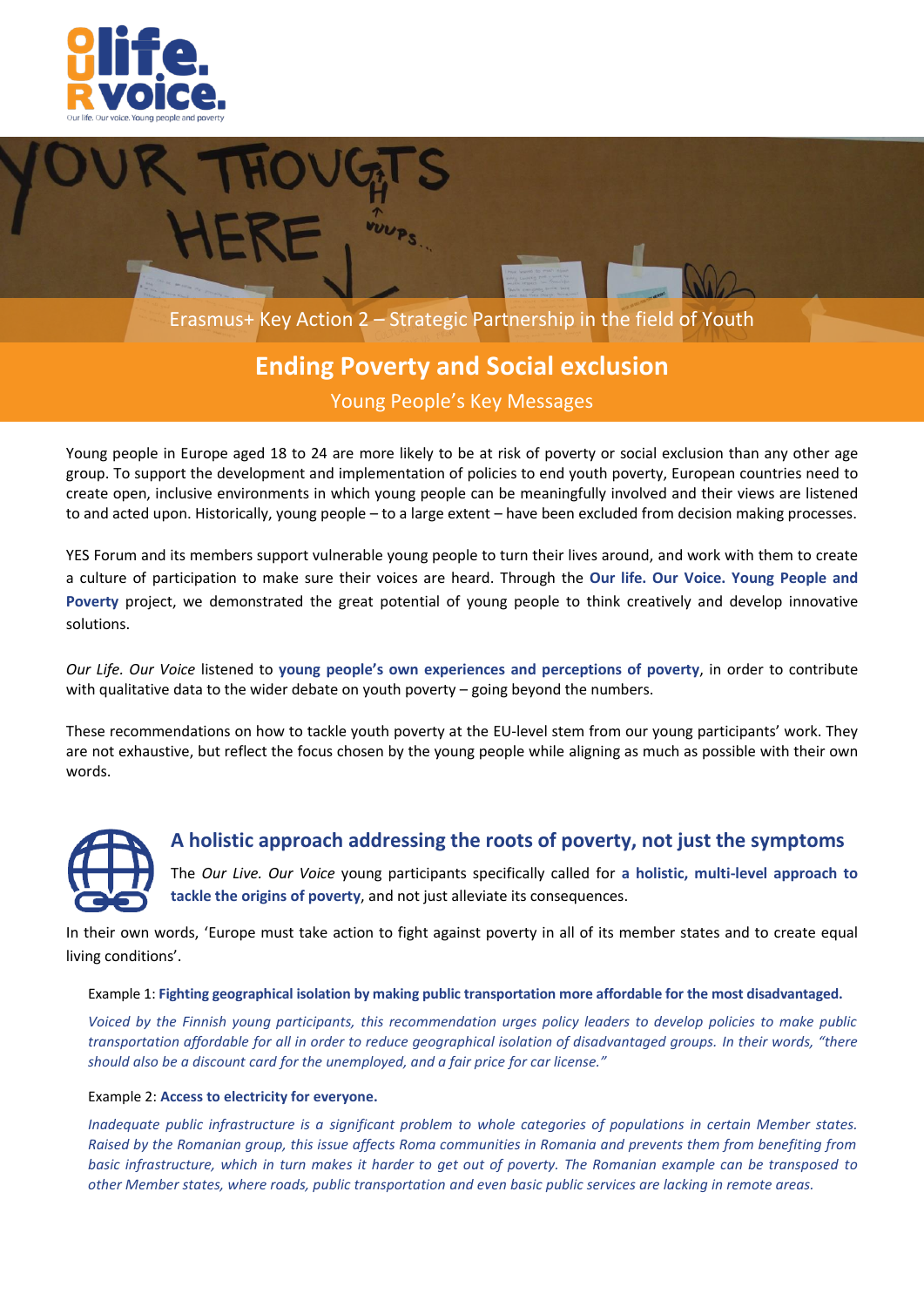



## **Free education should actually be free, and inclusive**

Education, and the role of school in creating equal opportunities for all and thus preventing young people from falling into poverty, was an important focus for most of *Our Live. Our Voice* groups.

Many young participants raised the issue of the **hidden costs of education** in many European Member states even though education – up to a certain age – is supposed to be free. These hidden costs make it harder for children and young people s from low-income families to get the most from their education, which in turn can disadvantages them in finding a job later on. To make education really free, the *Our Life.Our Voice* participants suggest:

Example 1: **Schools should choose a simple, coloured uniform available with sew-on logos to make them more affordable.**

*A practical example comes from the English group who argue that in the UK, too often, families are expected to pay large amounts of money for uniforms which are only available from specialist suppliers. They also highlighted that buying school materials can also be a financial burden for the most deprived families.* 

Example 2: **'Poverty proofing' should be promoted as a model of good practice.**

*A first step to tackling the impact of poverty on school life is to make sure schools are aware of these barriers by checking, or 'poverty proofing', their ways of working, to make sure they don't impact children in low-income families.* 

The young participants also raised the issue of the lack of inclusiveness in education systems, an issue that can further disadvantage children and young people from low-income families. To **create a learning environment equally inclusive for all children and young people**, our participants suggest:

Example 1: **Creating a national educational tax for children between the ages of 7 and 14 not enrolled in school.**

*The Romanian participants developed this innovative idea - to place accountability on governments to ensure the full enrolment of children and young people in mandatory education. Governments should be fined if the percentage of children and young people enrolled in schools does not reach the expected level in local areas.* 

Example 2: **All schools are staffed by caring teachers and are safe, inclusive and welcoming environments.**

*As expressed by the Italian group especially, in certain Member states school do not provide a caring and inclusive environment, due to the lack of inclusive practice which supports students who need extra support or who may have learning difficulties.* 



## **Fighting against stigma and discrimination**

Finally, the *Our Life. Our Voice* young participants stressed another issue that should, according to them, be addressed as a priority: the **link between discrimination and poverty, as well as the stigma of poverty itself**.

To fight against these issues, they propose:

### Example 1: **Tackling poverty-related well-being issues without creating a new stigma on young people**

*Due to the specific situation in Finland, the young people focused on the relation between poverty and mental health. In order to tackle this issue, they suggest avoiding relying only on medication and therapy, branding people as "mentally ill", but also increasing their access to positive activities. They call for greater financial support of youth centres and community based activities that are an important preventive work.*

#### Example 2: **Young people need role models**

*To find ways out of poverty and to tackle stigmatisation the German group highlighted the importance of role models. Having good role models enables young people to take advantage of the opportunities that do exist, to be aspirational and to reach their potential. It is not about heroes, rather people in the neighbourhood who have done the best they can with limited resources.*